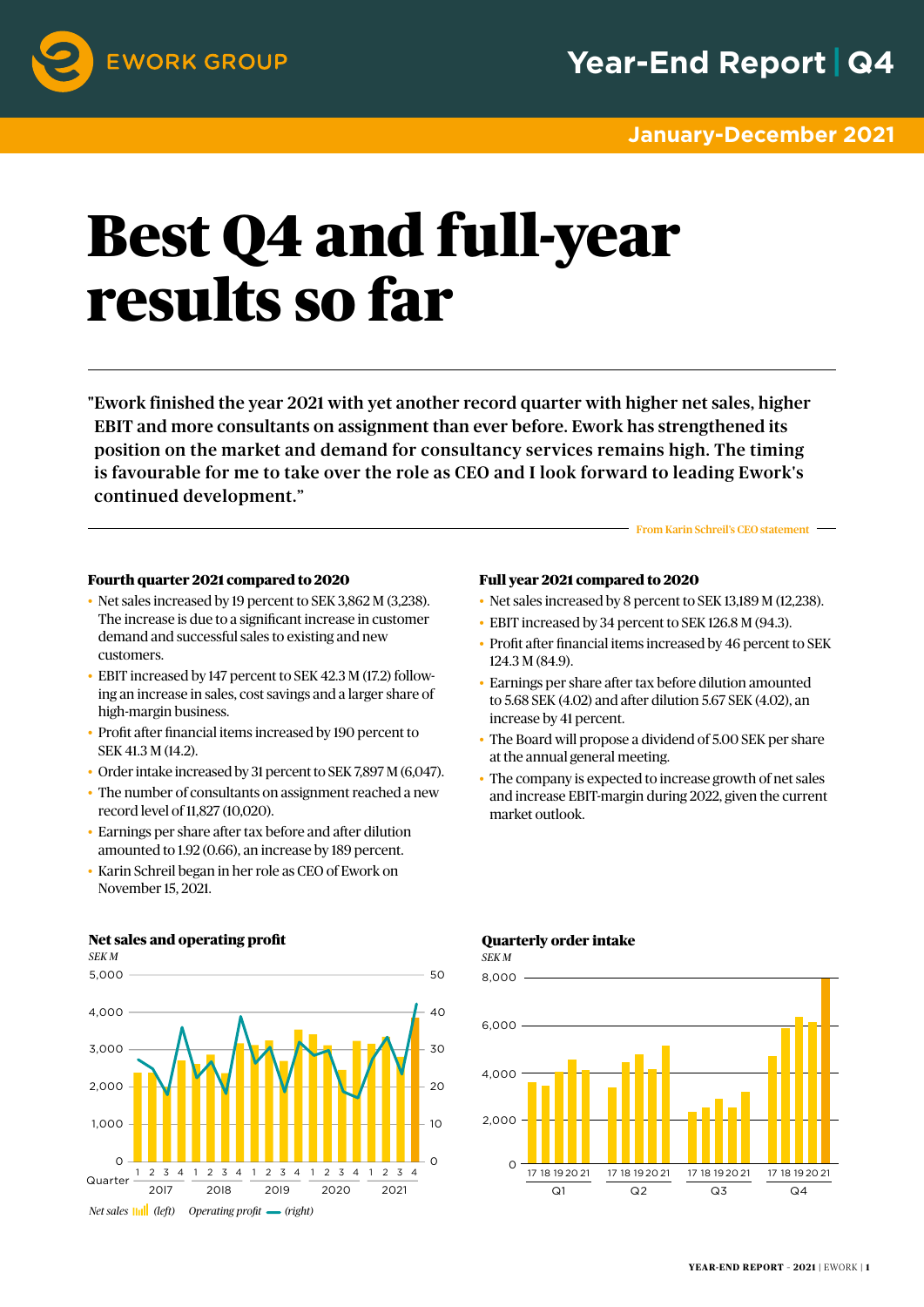

**CEO STATEMENT**

### Positive trend, significant opportunities



Ework finished the year 2021 with yet another record quarter with higher net sales, higher EBIT and more consultants on assignment than ever before. Ework has strengthened its position on the market and demand for consultancy services remains high. The timing is favourable for me to take over the role as CEO and I look forward to leading Ework's continued development.

Following a challenging 2020 dominated by uncertainty related to the pandemic, 2021 was a strong recovery year for Ework. The year ended with a fourth quarter where many important KPIs reached record levels: during the quarter net sales increased by 19 percent to SEK 3,862 M, EBIT increased by 147 percent to SEK 42.3 M. We had 11,827 consultants on assignment, a new record high. Even when adjusting comparable figures last year for non-recurring costs of SEK 11 M, the profit increase is considerably higher than the sales growth during the fourth quarter. This is also true when looking at the full year development.

At the beginning of 2020, the company stated that Ework is able to use poor market conditions to improve its position. This development could also be seen this time around. Ework is a stronger company following the pandemic in several ways, credit to my predecessor and the entire company.

Ework has strengthened its market position and won market shares during the period. Growth is generated by all services and includes all geographical segments during the quarter. We have also strengthened our customer relationships since a growing number of clients are implementing our digital platform Verama.

The large investments that have been made have given our customers access to digital solutions at just the right time. By offering a more digitalized process for the use of consultants, Ework has enabled its customers to overcome challenges related to the pandemic and maintain a high development pace. We also see a quickly growing number of registered suppliers and individual consultants that use the platform Verama. This strengthens our ability to service our customers by broadening our access to consultants.

Ework has also shown that the digitalization increases efficiency in our internal organization. The cost savings program that was communicated during the year has had the desired effect and has resulted in lower delivery

costs. In order to meet an increasing demand and take full advantage of the growth opportunities in the market, we increased our investments in Norway during the year and also made targeted investments in business development to strengthen the organization going forward. Considering our development, this was well justified.

#### Continued profitable growth

My mission as CEO is now to prolong the trend of profitable growth. We continue to see strong growth opportunities in the market but I also want to emphasize that we will maintain a strong focus on added value and higher margins. The sales mix shifted during 2021 towards a larger share of high-margin services and the EBITmargin increased in the fourth quarter. There is still more to be done in this respect. By digitalizing our processes and our business we see opportunities to further scale our core business. I also see opportunities related to new value enhancing measures for both customers and suppliers, that can increase the value of our services and thereby enable higher margins. I look forward to presenting more concrete initiatives later on this year.

When I write this, the spread of omicron means that more people than ever before get covid, although fortunately, only few become seriously ill. The financial markets signal uncertainty related to interest rates and inflation.

As always, we must consider that our outlook could be impacted by the uncertainty we face but overall, we have a positive market outlook for 2022. If market conditions remain strong, we see strong potential for both increased sales growth and improved profitability.

Stockholm, 10 February 2022

Karin Schreil, CEO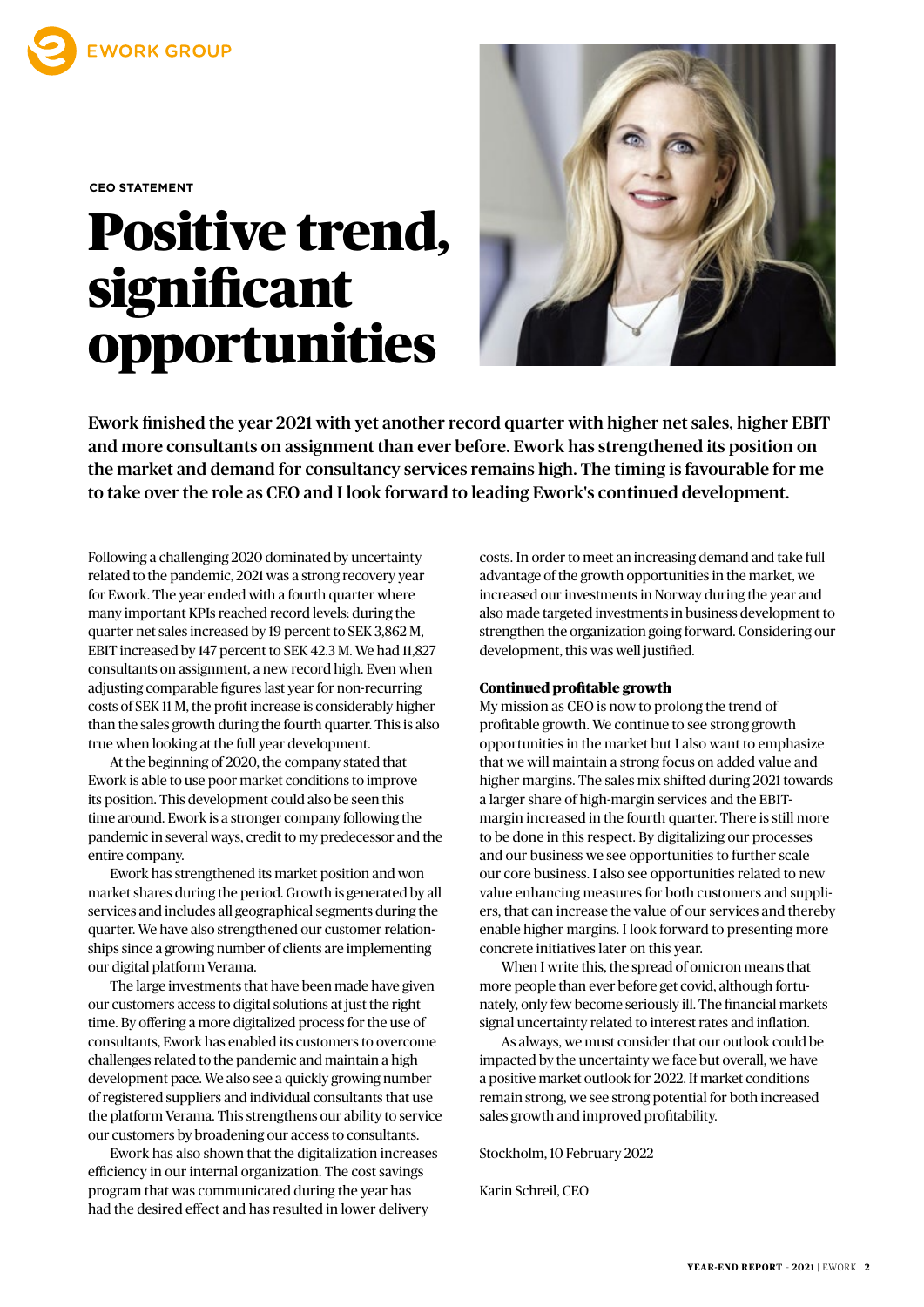

#### **FOURTH QUARTER 2021**

## Demand continues to grow

#### Market

The positive trend of increasing demand for consultants continued during the fourth quarter. Thus, the rising trend that began in the fourth quarter of 2020 continued. The demand for consultant appointments—when Ework is appointed to find the right consultant for an assignment increased, representing a continued increasing share of the sales mix. Ework's demand indicators such as the number of requests and number of applying consultants per request suggest a continued high demand for consulting services and a generally high occupancy rate among consultants.

#### Business model and revenue streams

The number of connected customers and consultants in Ework's digital platform Verama continued to increase, as did the number of transactions carried out via the platform. The platform strengthens Ework's position by contributing to increasing the total business with clients while making the core business more efficient. The growth rate for the number of users of Verama's supplier and consultancy services increased and over 1,500 new consultancies signed up to the portal during the quarter. The latter has enabled an increase in business volumes and revenues, despite implemented cost savings.

Sales to new and existing customers have been successful and Ework estimates that it has increased its market share during the period. Order intake during the quarter increased by 31 percent to 7,897 MSEK (6,047), which confirms the positive sales trend. Order intake for the full year 2021 amounted to SEK 19,979 M (16,888). Order intake includes new assignments and extensions.

The number of consultants on assignment during the quarter reached a record level of 11,827 (10,020).

#### The Group's net sales

The Group's net sales increased by 19 percent to SEK 3,862 M (3,238) in the fourth quarter. The rise is explained by a substantial increase in the demand for consulting services and that Ework has been successful in its sales efforts. Our revenue base in the form of consultants on assignments increased during the quarter.

Net sales for the full year 2021 increased by 8 percent to SEK 13,189 M (12,238).

Net sales grew in all segments during the quarter and sales growth in absolute terms was especially evident in the largest segments Sweden and Norway. Sales development for the full year 2021 was positive in all segments except for Finland where sales were lower in the beginning of the year.

#### The Group's earnings

The Group's EBIT for the fourth quarter increased by 147 percent to SEK 42.3 M (17.2). EBIT for the full year 2021 increased by 34 percent to SEK 126.8 M (94.3). The increase is explained by the increased revenues, a favorable sales mix, increased cost efficiency due to measures taken in the previous year and lower development costs. Q4 2020 earnings were negatively impacted by provisions of SEK 7,0 M for a tax dispute in Norway as well as repayment of SEK 4.3 M for covid-related support. The provision of SEK 7,0 M also impacted earnings for the full year 2020.

Development costs for Eworks' multi-year investment in the digital platform during the quarter were somewhat lower than last year. Since these costs affect comparability they are specified in the table below. For the full year, development costs were considerably lower than last year.

In order to take advantage of the growth opportunities in the Norwegian market in particular, further investments have been made. Increased investments have also been made in business development and costs have been incurred for restructuring in order to strengthen the organization for the future. As previously disclosed Ework has made considerable cost savings in 2021 compared to 2019.

Net financial income/expense during the quarter amounted to SEK –1.0 M (–2.9), of which interest expense amounted to SEK –1.1 M (–1.7). Net financial income/expense during the full year 2021 amounted to SEK –2.5 M (–9.4), of which interest expense amounted to SEK -4.2 M (-7.1).

Profit after financial items during the quarter amounted to SEK 41.3 M (14.2). Profit after financial items during the full year 2021 amounted to SEK 124.3 M (84.9). Profit after tax during the quarter amounted to SEK 33.1 M (11.4). Profit after tax during the full year 2021 amounted to SEK 98.0 M (69.3).

| <b>SEKM</b>                                   |         | Oct-Dec 2021   Oct-Dec 2020   Full year 2021   Full year 2020 |         |         |
|-----------------------------------------------|---------|---------------------------------------------------------------|---------|---------|
| Expenses for digitalisation                   | $-11.0$ | $-12.7$                                                       | $-43.5$ | $-54.7$ |
| Capitalised expenses for digitalisation       | 3.6     |                                                               | 14.8    | 18.0    |
| Impact on EBIT of expenses for digitalisation | $-7.4$  | $-7.9$                                                        | $-28.7$ | -36.7   |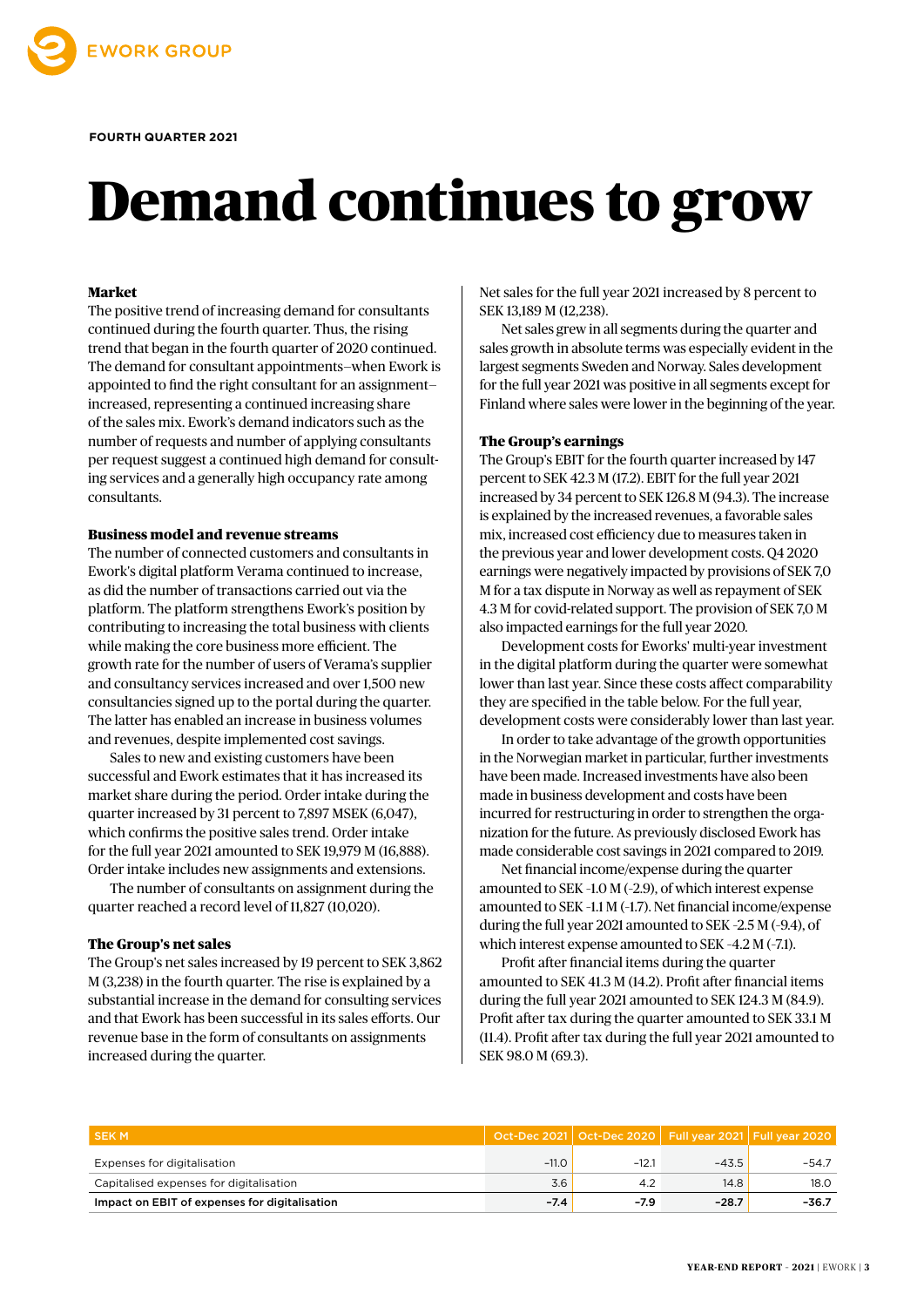#### Sweden

The quarter's net sales increased by 16 percent to SEK 2,914 M (2,513). The increase is explained by higher demand and a stronger market position due to increased sales to both existing and new customers. EBIT increased by 153 percent to SEK 25.2 M (10.0). The increase in earnings for the segment has the same explanation as the one provided above for the Group.

Net sales for the full year 2021 increased by 5 percent to SEK 9,989 M (9,505). EBIT for the full year increased by 34 percent to SEK 70.2 M (52.5).

#### **Norway**

The net sales for the Norwegian operations increased by 42 percent to SEK 548 M (386). EBIT increased to SEK 12.4 M (2.1). The comparison is impacted by restructuring costs of SEK 1.3 M in 2021 and a provision of SEK 7.0 M in 2020 for the ongoing tax dispute. Adjusted for these items, the earnings increase amounted to SEK 4.8 M or 52 percent. The increase in sales and earnings is explained by a continued strong development of market position.

Net sales for the full year 2021 increased by 23 percent to SEK 1,766 M (1,436). EBIT for the full year increased by 91 percent to SEK 40.0 M (21.0) and was impacted by the same factors as for the quarter.

#### Denmark

The Danish operations continued to develop positively in terms of sales and earnings. Net sales increased by 14 percent to SEK 164 M (143). EBIT for the quarter increased to SEK 1.7 M (–0.8).

Net sales for the full year 2021 increased by 20 percent to SEK 596 M (496). EBIT for the full year 2021 amounted to SEK 3.7 M (0.0).

#### Finland

Net sales in the Finnish operations decreased by 8 percent to SEK 105 M (96). EBIT decreased to SEK 1.9 M (2.1). The Finnish operations saw increased demand after a number of quarters with poor development.

Net sales for the full year decreased 12 percent and amounted to SEK 367 M (419). EBIT for the full year fell to SEK 5.3 M (9.4).

#### Poland

Net sales in the Polish operations increased by 33 percent to SEK 131 M (98) during the quarter. EBIT decreased to SEK 1.2 M (2.2).

Net sales for the full year 2021 increased 23 percent to SEK 470 M (381). EBIT for the full year 2021 decreased to SEK 7.5 million (11.4). The earnings in the Polish operations are impacted by currency effects so the quarterly earnings vary more than the underlying EBIT in local currency.

#### Financial position and cash flow

The equity/assets ratio at the end of the period amounted to 5.3 percent (6.3). The equity/assets ratio has declined due to the comparison being made against 2020 when no dividend was paid. During 2021, the ordinary and an additional dividend have been paid out.

Cash flow from operating activities during the fourth quarter amounted to SEK -58.7 M (123.3) and for the full year amounted to SEK 68.2 M (378.5). The decline is caused by a relatively higher increase in receivables than in accounts payable. Payments from customers and to consultants occur at the end of each month. A slight shift in payments made or received can have a significant effect on cash flow at a specific time. The company holds a SEK 550 M (550) credit facility for support services for faster payments. Accounts receivable have been pledged as collateral for this facility. The company also has an overdraft facility of SEK 30 M (30). Total unutilised credit at the end of the period amounted to SEK 368.8 M (365.0).

#### **Workforce**

The average number of employees during the quarter amounted to 278 (276). The average number of employees is calculated based on the number of full-time positions excluding those on parental leave, leave of absence and long-term sick leave. The average number of employees decreased to 280 (283) during the year.

#### Parent company

Parent company's net sales for the fourth quarter amounted to SEK 2,913 M (2,508). Profit after financial items amounted to SEK 48.9 M (27.1) and profit after tax amounted to SEK 44.4 M (26.2).

The parent company's equity amounted to SEK 164.1 M (190.9) at the end of the quarter, and its equity/assets ratio amounted to 5.5 percent (7.0). The above comments on the Group's financial position also apply to the Parent Company.

Net sales for the full year 2021 amounted to SEK 9,984 M (9,479). EBIT for the full year amounted to SEK 64.4 M (47.2).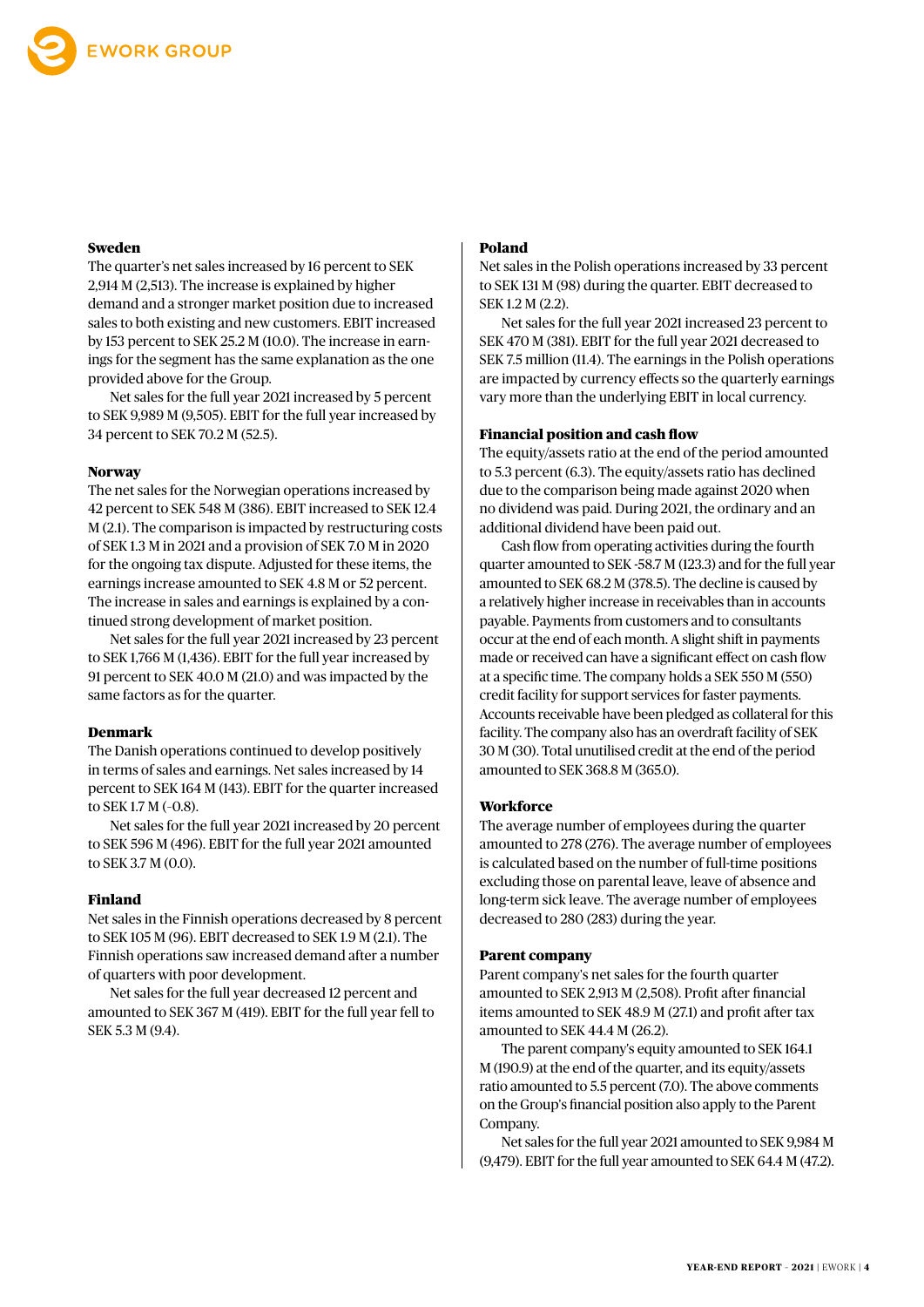

#### Events after the reporting period

After the reporting period, Klas Reweli was appointed new CFO, effective as of 1 February 2022. Klas was most recently CFO of Tyréns Group, a consultancy within community building and he has extensive experience in finance from leading roles at CGI, Munters and Atlas Copco. Klas Rewelj replaces Ola Maalsnes who will work with supporting the transition during the spring.

#### Significant risks and uncertainties

Ework's material business risks, for the Group and Parent Company, consist of reduced demand for consulting services, difficulties in attracting and retaining skilled staff, credit risks, and to a lesser extent, currency risks. Ework's risks are impacted by the current covid-19 pandemic and its effects on wider society and the economy. This means a risk of reduced demand for consulting services. Meanwhile, regulatory decisions and necessary consideration of safety aspects may imply a risk of disruptions to the business, both for Ework's own staff and for consultants on assignment. For a more detailed review of material risks and uncertainties, please refer to Ework's Annual Report.

The Group has previously provisioned SEK 7.0 M for a tax dispute in Norway, as stated in previous Interim Reports. The case is not yet decided and the provision remains.

#### Other information

The company has an outstanding stock option program for senior managers which was adopted by the AGM 2017. It resolved to issue a total of 120,000 share warrants per year during the period 2017-2019.

In 2019, 47,600 stock options were issued with an exercise price of SEK 86.84, which mature in 2022. In 2018, 87,500 stock options were issued with an exercise price of SEK 113.66 which matured in 2021 and none were subscribed.

Karin Schreil through company has acquired share futures on 252,000 shares in Ework by the company's main owner at market terms. The delivery date is in February 2022, after which Karin Schreil through company will hold 252,000 shares.

#### Outlook

Ework maintains its view that the demand for consulting services will remain at a high level during 2022. The company has a strong market position and investments in digitalization has strengthened the customer offering and resulted in a more efficient organization. Ework is expected to grow faster than the market. To conclude, Ework's view is that the company will increase the sales growth rate and increase the EBIT margin 2022 compared to 2021.

Stockholm 10 February 2022

Karin Schreil, CEO

*The information disclosed in this Year-end Report is mandatory for Ework Group AB (publ) to publish pursuant to the EU's Market Abuse Regulation (MAR). This information was submitted for publication at 08:00 a.m. (CET) on 10 February 2021, through the agency of the CEO. This Year-end Report has not been reviewed by the company's auditors.*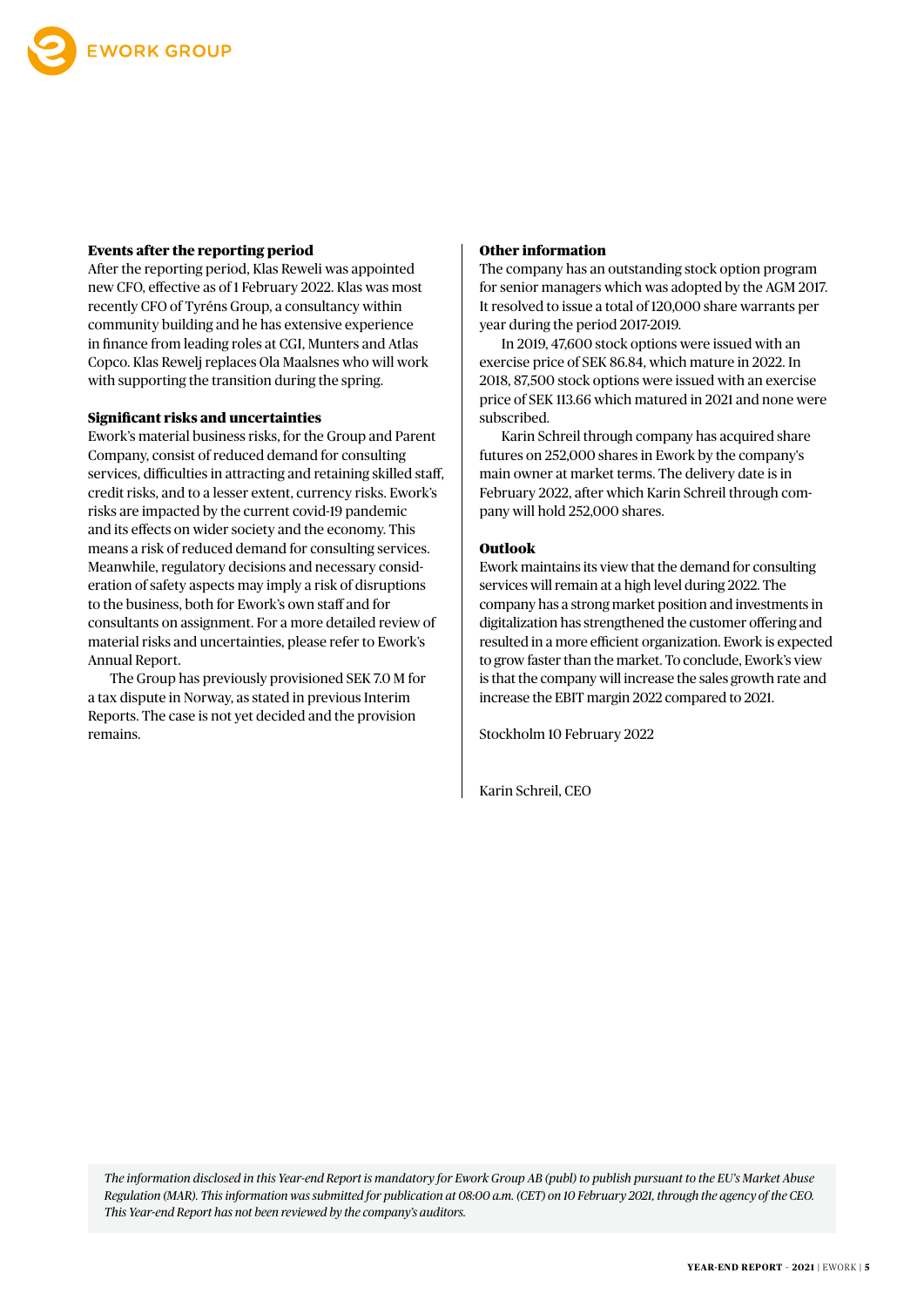

#### **KEY PERFORMANCE DATA**

| <b>SEK 000</b>                                                      | October-<br><b>December</b><br>2021 | October-<br>December<br>2020 | <b>Full year</b><br>2021 | <b>Full year</b> |
|---------------------------------------------------------------------|-------------------------------------|------------------------------|--------------------------|------------------|
|                                                                     |                                     |                              |                          | 2020             |
| Net sales                                                           | 3.861.855                           | 3,237,508                    | 13,188,655               | 12,237,865       |
| EBIT                                                                | 42,294                              | 17.150                       | 126.770                  | 94,308           |
| Profit before tax                                                   | 41,261                              | 14,213                       | 124,298                  | 84,924           |
| Profit for the period                                               | 33,138                              | 11,442                       | 97,987                   | 69,335           |
| Sales growth, %                                                     | 19.3                                | $-8.6$                       | 7.8                      | $-3.0$           |
| EBIT margin, %                                                      | 1.1                                 | 0.5                          | 1.0                      | 0.8              |
| Profit margin, %                                                    | 1.1                                 | 0.4                          | 0.9                      | 0.7              |
| Return on equity, %                                                 | 64.5                                | 21.9                         | 47.7                     | 37.5             |
| Total assets                                                        | 3,724,151                           | 3,362,601                    | 3,724,151                | 3,362,601        |
| Equity                                                              | 198,917                             | 212,074                      | 198,917                  | 212,074          |
| Equity/assets ratio, %                                              | 5.3                                 | 6.3                          | 5.3                      | 6.3              |
| Acid test ratio, %                                                  | 103.2                               | 103.9                        | 103.2                    | 103.9            |
| Average number of employees                                         | 278                                 | 276                          | 280                      | 283              |
| Net sales per employee                                              | 13,892                              | 11.730                       | 47,102                   | 43,243           |
| <b>KEY RATIOS PER SHARE</b>                                         |                                     |                              |                          |                  |
| Earnings per share before dilution, SEK                             | 1.92                                | 0.66                         | 5.68                     | 4.02             |
| Earnings per share after dilution, SEK                              | 1.92                                | 0.66                         | 5.67                     | 4.02             |
| Equity per share before dilution, SEK                               | 11.54                               | 12.30                        | 11.54                    | 12.30            |
| Equity per share after dilution, SEK                                | 11.51                               | 12.30                        | 11.51                    | 12.30            |
| Cash flow from operating activities per share before dilution, SEK  | $-3.41$                             | 7.15                         | 3.96                     | 21.96            |
| Cash flow from operating activities per share after dilution, SEK   | $-3.40$                             | 7.15                         | 3.95                     | 21.96            |
| Number of shares outstanding at end of period before dilution (000) | 17,240                              | 17,240                       | 17,240                   | 17,240           |
| Number of shares outstanding at end of period after dilution (000)  | 17,242                              | 17,240                       | 17,247                   | 17,240           |
| Average number of shares outstanding before dilution (000)          | 17,240                              | 17,240                       | 17,240                   | 17,240           |
| Average number of shares outstanding after dilution (000)           | 17,242                              | 17,240                       | 17,247                   | 17,240           |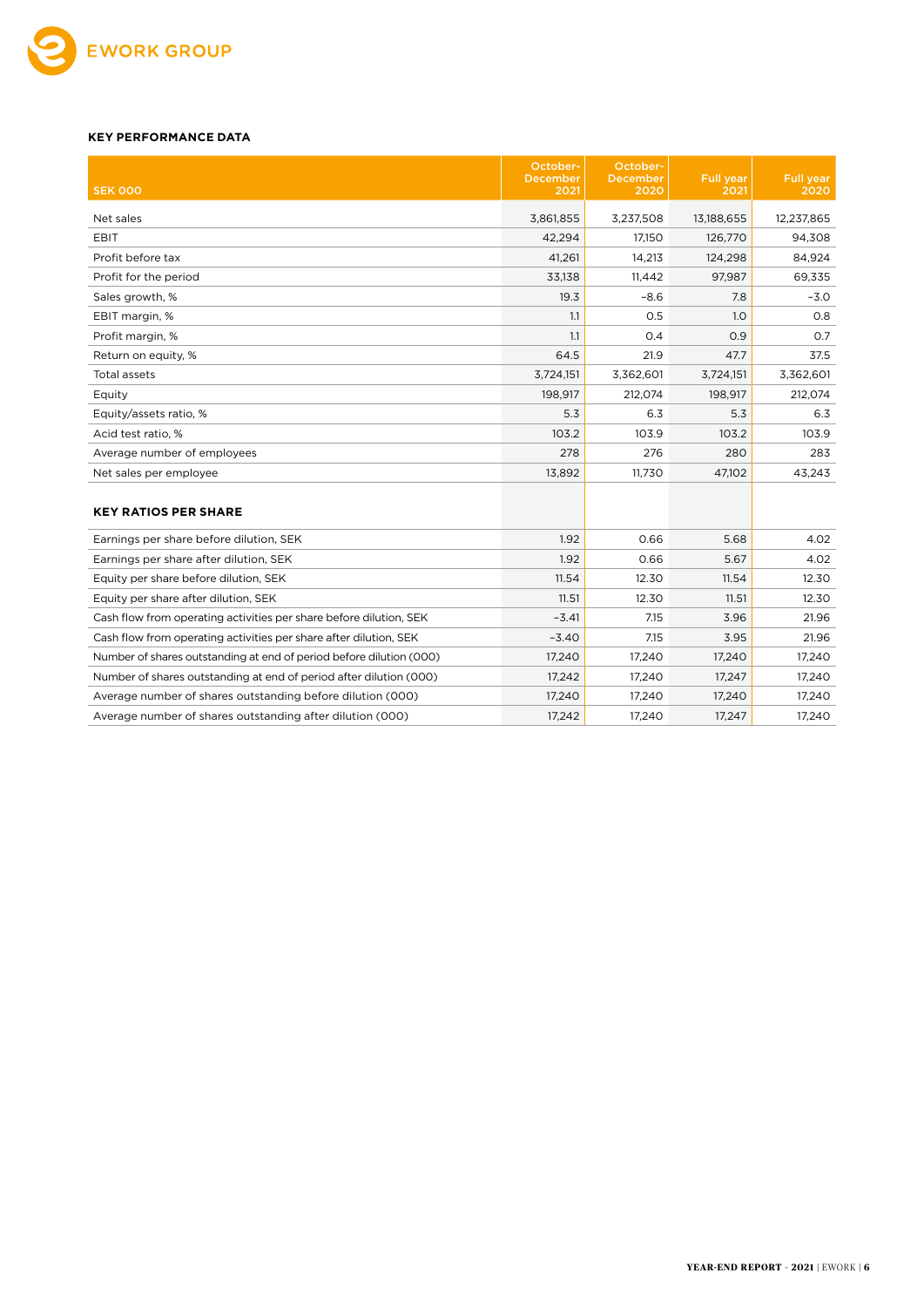

#### **SHAREHOLDERS**

| As of 31 December 2021                             | No. of shares | <b>Votes and equity</b> |
|----------------------------------------------------|---------------|-------------------------|
| Investment AB Arawak <sup>1)</sup>                 | 7,016,358     | 40.7%                   |
| Försäkringsbolaget Avanza Pension                  | 3,200,015     | 18.6%                   |
| Protector Forsikring ASA                           | 1,737,682     | 10.1%                   |
| Katarina Salén, private and through family company | 473,962       | 2.7%                    |
| Patrik Salén and family through company            | 406,506       | 2.4%                    |
| Ålandsbanken, on behalf of shareholders            | 377,730       | 2.2%                    |
| Handelsbanken Liv Försäkringsaktiebolag            | 171,658       | 1.0%                    |
| Claes Ruthberg                                     | 160,000       | 0.9%                    |
| Mikael Gunnarsson                                  | 153,000       | 0.9%                    |
| Nordnet Pensionsförsäkring AB                      | 141,811       | 0.8%                    |
| Sub-total                                          | 13,838,722    | 80.3%                   |
| Other                                              | 3,400,953     | 19.7%                   |
| Total                                              | 17,239,675    | 100.0%                  |

1) *Staffan Salén and family 86.2%, Erik Åfors 13.8%.*

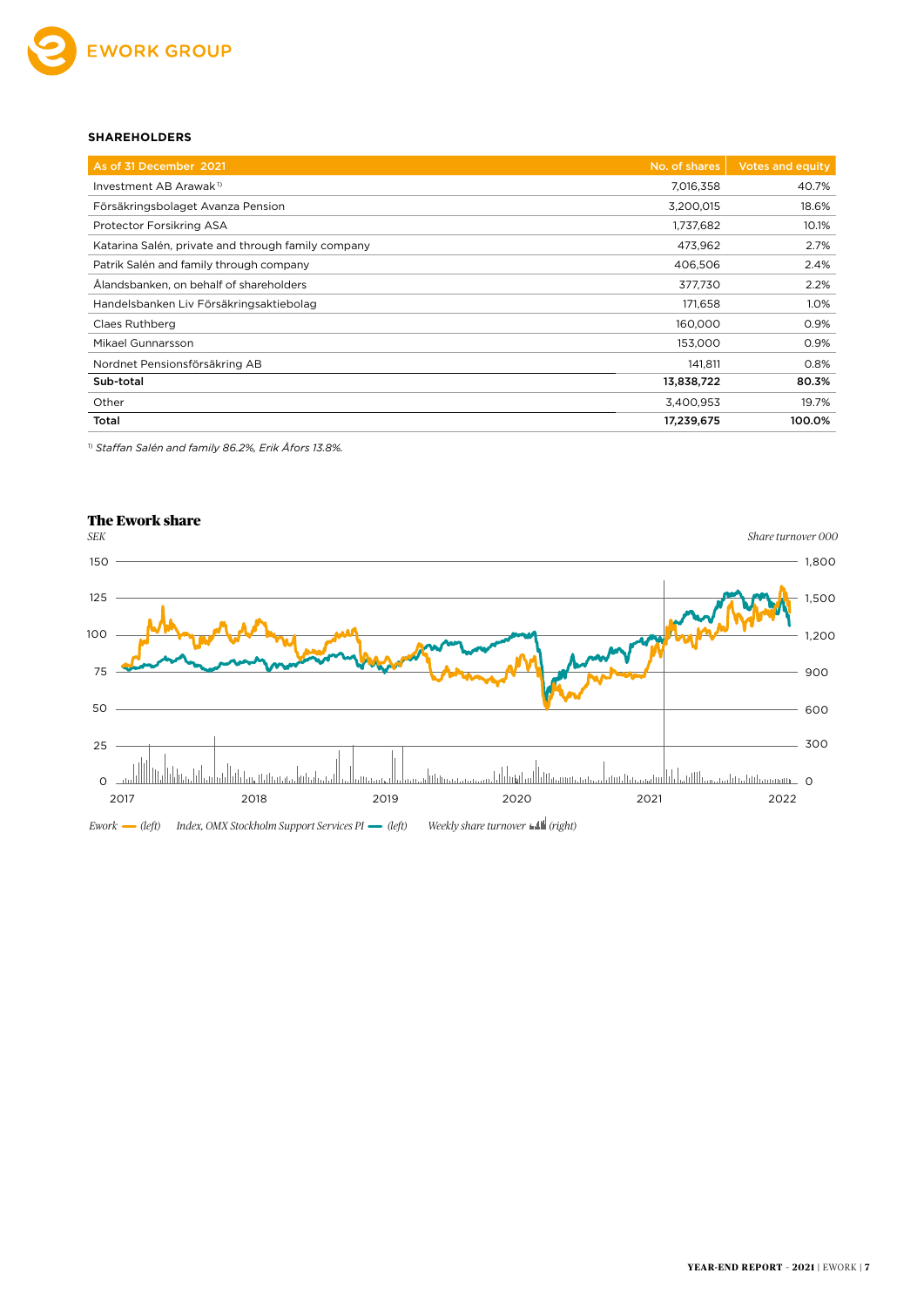

#### **Consolidated Statement of Income and Other Comprehensive Income**

|                                                                                | October-<br>December | October-<br><b>December</b> | <b>Full</b> year | <b>Full year</b> |
|--------------------------------------------------------------------------------|----------------------|-----------------------------|------------------|------------------|
| <b>SEK 000</b><br><b>Note</b>                                                  | 2021                 | 2020                        | 2021             | 2020             |
| Operating income                                                               |                      |                             |                  |                  |
| Net sales<br>$\mathbf{1}$                                                      | 3,861,855            | 3,237,508                   | 13,188,655       | 12.237.865       |
| Other operating income                                                         | 108                  | $-4,283$                    | 124              | 308              |
| Total operating income                                                         | 3,861,962            | 3,233,224                   | 13,188,780       | 12,238,173       |
|                                                                                |                      |                             |                  |                  |
| <b>Operating costs</b>                                                         |                      |                             |                  |                  |
| Cost of consultants on assignment                                              | $-3,719,305$         | $-3,132,944$                | $-12,705,211$    | $-11,804,293$    |
| Work performed by the company for its own use and capitalized                  | 3,590                | 4,241                       | 14,781           | 17,969           |
| Other external costs                                                           | $-27,709$            | $-22,461$                   | $-91,580$        | $-100,764$       |
| Personnel costs                                                                | $-67,285$            | $-56,720$                   | -245,425         | $-225,406$       |
| Depreciation, amortisation and impairment of property,                         |                      |                             |                  |                  |
| plant & equipment and intangible non-current assets                            | $-8,960$             | $-8,190$                    | $-34,575$        | $-31,371$        |
| <b>Total operating costs</b>                                                   | -3,819,669           | -3,216,074                  | -13,062,010      | -12,143,865      |
| Earnings before interest and taxes                                             | 42,294               | 17,150                      | 126,770          | 94,308           |
| Profit from financial items                                                    |                      |                             |                  |                  |
| Net financial income/expense                                                   | $-1,033$             | $-2,937$                    | $-2,472$         | $-9,386$         |
| Profit after financial items                                                   | 41,261               | 14,213                      |                  | 84,924           |
|                                                                                |                      |                             | 124,298          |                  |
| Tax                                                                            | $-8,123$             | $-2,771$                    | $-26,311$        | $-15,588$        |
| Profit for the period                                                          | 33,138               | 11,442                      | 97,987           | 69,335           |
|                                                                                |                      |                             |                  |                  |
| Other comprehensive income                                                     |                      |                             |                  |                  |
| Items that have been reclassified, or are reclassifiable, to profit or loss    |                      |                             |                  |                  |
| Translation differences on translation of foreign operations for<br>the period | 1,486                | -4,649                      | 1,667            | $-15,368$        |
| Changes in fair value of cash flow instruments during period                   | $-365$               |                             | $-754$           |                  |
| Changes in fair value of cash flow instruments transferred to the              |                      |                             |                  |                  |
| period's profit                                                                | $-42$                |                             | $\circ$          |                  |
| Other comprehensive income for the period                                      | 1,080                | $-4,649$                    | 913              | $-15.368$        |
| Comprehensive income for the period                                            | 34.218               | 6,793                       | 98,900           | 53,967           |
|                                                                                |                      |                             |                  |                  |
| Earnings per share                                                             |                      |                             |                  |                  |
| before dilution (SEK)                                                          | 1.92                 | 0.66                        | 5.68             | 4.02             |
| after dilution (SEK)                                                           | 1.92                 | 0.66                        | 5.67             | 4.02             |
| Number of shares outstanding at end of reporting period                        |                      |                             |                  |                  |
| before dilution (000)                                                          | 17,240               | 17,240                      | 17,240           | 17,240           |
| after dilution (000)                                                           | 17,242               | 17,240                      | 17,247           | 17,240           |
| Average number of outstanding shares                                           |                      |                             |                  |                  |
| before dilution (000)                                                          | 17,240               | 17,240                      | 17,240           | 17,240           |
| after dilution (000)                                                           | 17,242               | 17,240                      | 17,247           | 17,240           |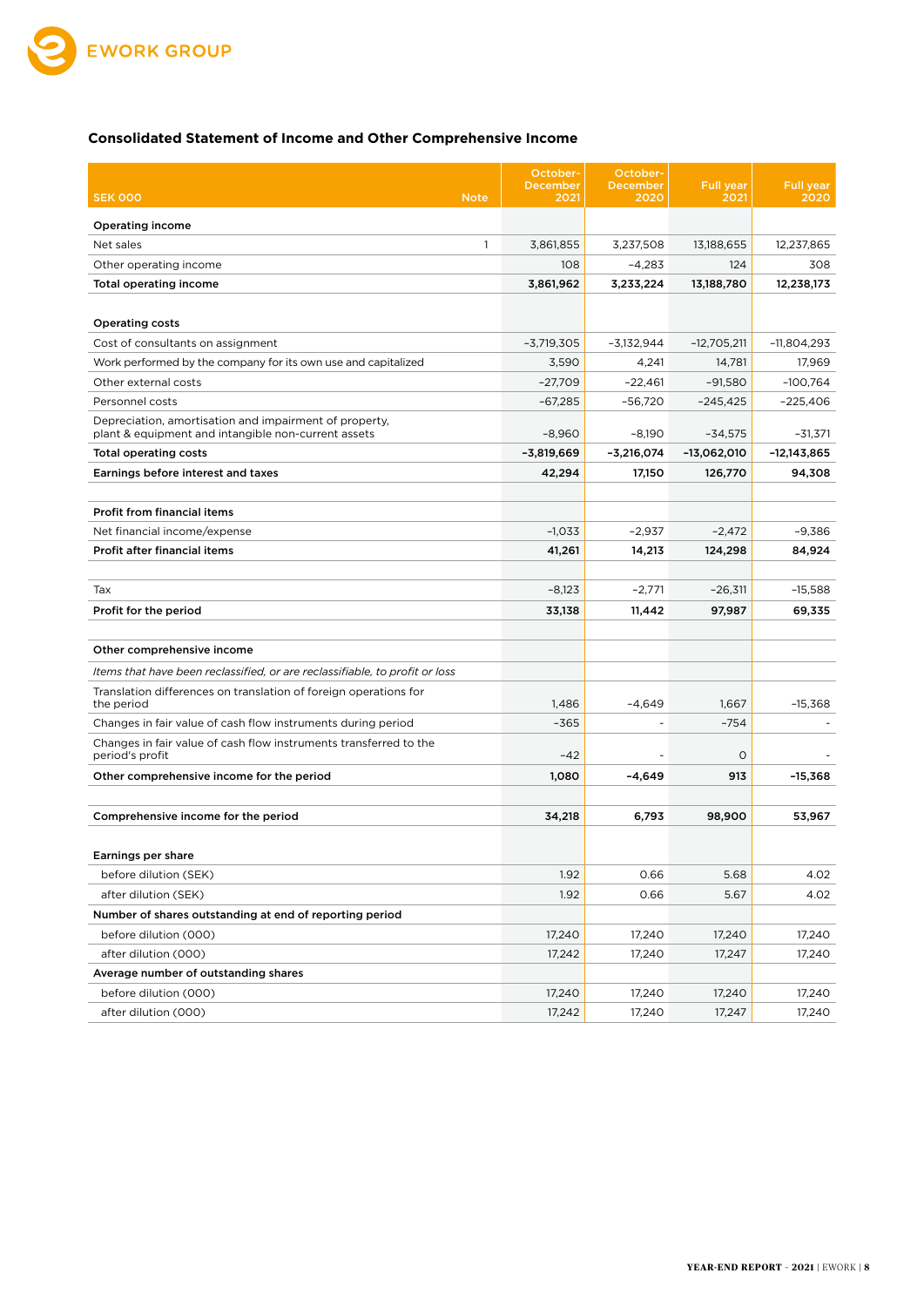

#### **Consolidated Statement of Financial Position**

| <b>SEK 000</b><br><b>Note</b>                     | 31 December 2021 | 31 December 2020 |
|---------------------------------------------------|------------------|------------------|
| <b>Assets</b>                                     |                  |                  |
| Non-current assets                                |                  |                  |
| Intangible assets                                 | 61,595           | 57,416           |
| Property, plant and equipment                     | 2,803            | 3,791            |
| Right-of-use assets                               | 28,003           | 43,839           |
| Deferred tax asset                                | 4,469            | 3,149            |
| Non-current receivables                           | 857              | 864              |
| Total non-current assets                          | 97,728           | 109,060          |
|                                                   |                  |                  |
| <b>Current assets</b>                             |                  |                  |
| Accounts receivable                               | 3,246,162        | 2,748,257        |
| Tax receivables                                   | 3,426            | 12,294           |
| 2<br>Other receivables                            | 15,383           | 18,205           |
| Prepaid expenses and accrued income               | 206,957          | 235,670          |
| Cash and cash equivalents                         | 154,495          | 239,115          |
| <b>Total current assets</b>                       | 3,626,423        | 3,253,541        |
| <b>Total assets</b>                               | 3,724,151        | 3,362,601        |
|                                                   |                  |                  |
| <b>Equity and liabilities</b>                     |                  |                  |
| Equity                                            |                  |                  |
| Share capital                                     | 2,241            | 2,241            |
| Other paid-up capital                             | 59,749           | 59,749           |
| Reserves                                          | $-10,236$        | $-11,149$        |
| Retained earnings including profit for the period | 147,163          | 161,233          |
| <b>Total equity</b>                               | 198,917          | 212,074          |
|                                                   |                  |                  |
| Non-current liabilities                           |                  |                  |
| Lease liabilities                                 | 11,437           | 19,747           |
| <b>Total non-current liabilities</b>              | 11,437           | 19,747           |
|                                                   |                  |                  |
| <b>Current liabilities</b>                        |                  |                  |
| Current interest-bearing liabilities              | 211,157          | 215,016          |
| Lease liabilities                                 | 12,466           | 19,690           |
| Accounts payable                                  | 3,173,426        | 2,764,399        |
| Other liabilities                                 | 32,627           | 21,691           |
| Accrued expenses and deferred income              | 84,120           | 109,983          |
| <b>Total current liabilities</b>                  | 3,513,797        | 3,130,779        |
| <b>Total equity and liabilities</b>               | 3,724,151        | 3,362,601        |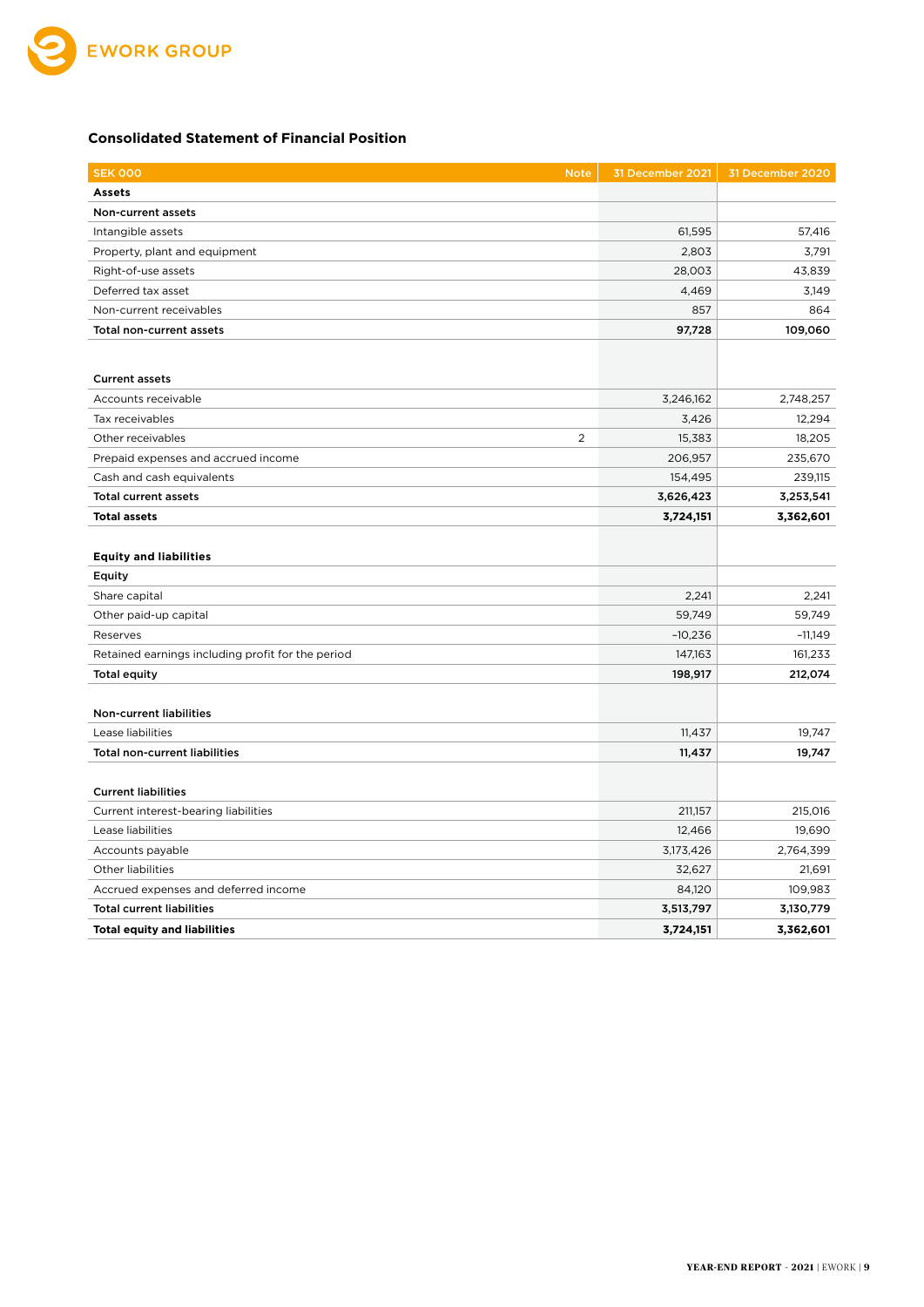

#### **Consolidated Statement of Changes in Equity**

| <b>SEK 000</b>                             | <b>Share</b><br>capital | Other<br>paid-up<br>capital | <b>Translation</b><br>reserve | <b>Risk</b><br>reserve | <b>Retained earnings</b><br>incl. profit for the<br>period | <b>Total</b><br>equity |
|--------------------------------------------|-------------------------|-----------------------------|-------------------------------|------------------------|------------------------------------------------------------|------------------------|
| Opening equity, 1 Jan. 2020                | 2,241                   | 59,749                      | 4,219                         |                        | 91,898                                                     | 158,107                |
| Comprehensive income for the period        |                         |                             |                               |                        |                                                            |                        |
| Profit for the period                      |                         |                             |                               |                        | 69,335                                                     | 69,335                 |
| Other comprehensive income for the period  |                         |                             | $-15,368$                     |                        |                                                            | $-15,368$              |
| Comprehensive income for the period        |                         |                             | $-15,368$                     |                        | 69,335                                                     | 53,967                 |
| Closing equity, 31 Dec. 2020               | 2,241                   | 59,749                      | -11,149                       |                        | 161,233                                                    | 212,074                |
| Opening equity, 1 Jan. 2021                | 2,241                   | 59,749                      | $-11,149$                     |                        | 161,233                                                    | 212,074                |
| Comprehensive income for the period        |                         |                             |                               |                        |                                                            |                        |
| Profit for the period                      |                         |                             |                               |                        | 97,987                                                     | 97,987                 |
| Other comprehensive income for the period  |                         |                             | 1.667                         | $-754$                 |                                                            | 913                    |
| Comprehensive income for the period        |                         |                             | 1,667                         | $-754$                 | 97,987                                                     | 98,900                 |
| Transactions with the Group's shareholders |                         |                             |                               |                        |                                                            |                        |
| Dividends                                  |                         |                             |                               |                        | $-112,058$                                                 | $-112,058$             |
| Closing equity, 31 Dec. 2021               | 2,241                   | 59,749                      | $-9,482$                      | $-754$                 | 147,163                                                    | 198,917                |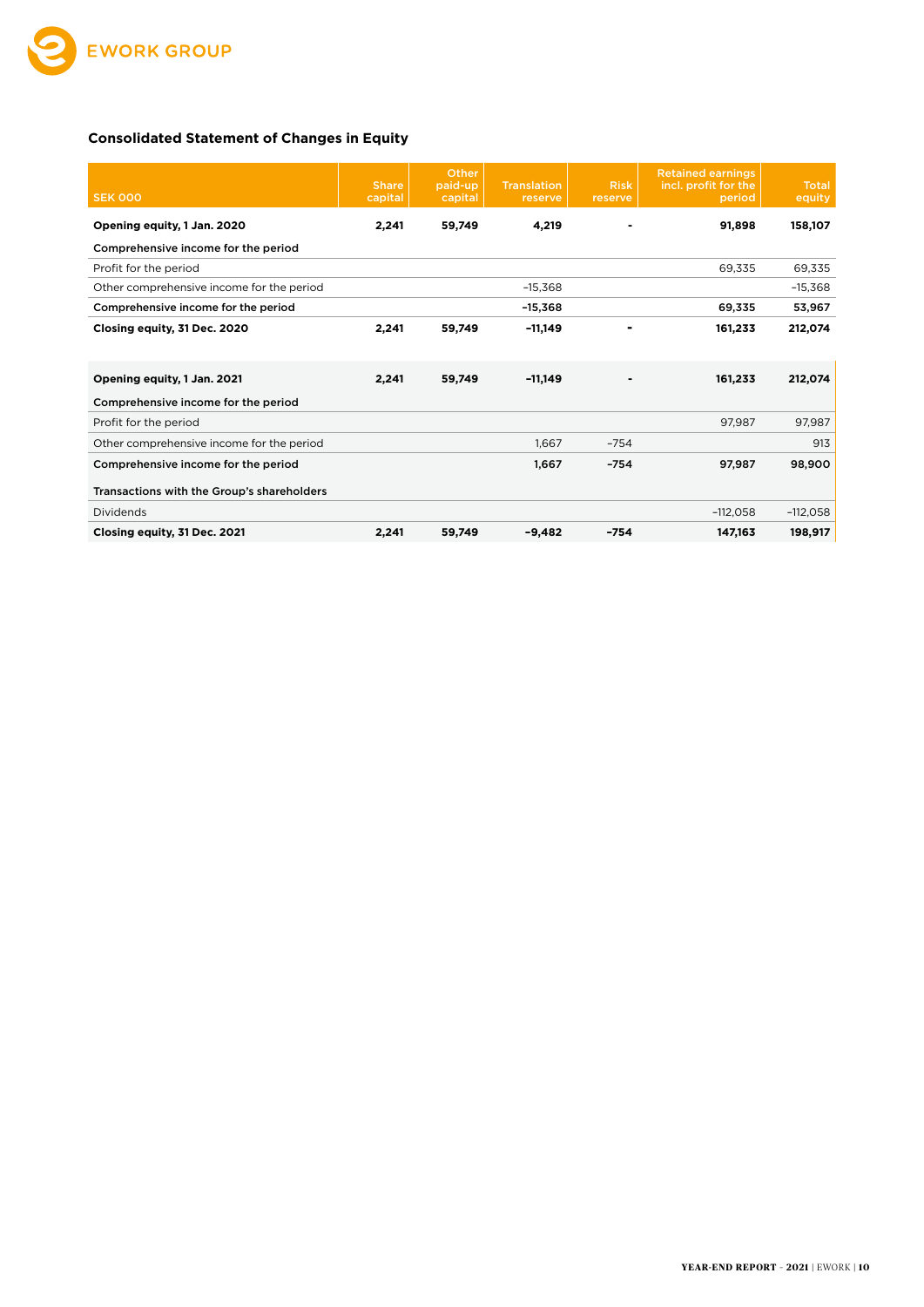

#### **Consolidated Statement of Cash Flows**

|                                                                       | October-                | October-                 |                          |                          |
|-----------------------------------------------------------------------|-------------------------|--------------------------|--------------------------|--------------------------|
| <b>SEK 000</b>                                                        | <b>December</b><br>2021 | December<br>2020         | <b>Full year</b><br>2021 | <b>Full year</b><br>2020 |
| <b>Operating activities</b>                                           |                         |                          |                          |                          |
| Profit after financial items                                          | 41,261                  | 14,213                   | 124,298                  | 84,924                   |
| Adjustment for non-cash items                                         | 9,470                   | 8.190                    | 35,085                   | 31,371                   |
| Income tax paid                                                       | 10,318                  | $-8,304$                 | $-16,278$                | $-33,604$                |
| Cash flow from operating activities before changes in working capital | 61,050                  | 14,099                   | 143,105                  | 82,691                   |
|                                                                       |                         |                          |                          |                          |
| Cash flow from changes in working capital                             | $-119,782$              | 109,173                  | $-74,811$                | 295,854                  |
| Increase (-)/decrease (+) in operating receivables                    | $-620,695$              | $-345,689$               | $-439,988$               | 456,554                  |
| Increase (+)/decrease (-) in operating liabilities                    | 500,913                 | 454,862                  | 365,177                  | $-160,700$               |
| Cash flow from operating activities                                   | $-58,733$               | 123,272                  | 68,294                   | 378,544                  |
|                                                                       |                         |                          |                          |                          |
| <b>Investing activities</b>                                           |                         |                          |                          |                          |
| Acquisition of property, plant & equipment                            | $-253$                  | $-533$                   | $-305$                   | -980                     |
| Acquisition of intangible assets                                      | $-3,441$                | $-4,241$                 | $-14,781$                | $-17,969$                |
| Cash flow from investing activities                                   | $-3,694$                | $-4,774$                 | $-15,086$                | $-18,950$                |
|                                                                       |                         |                          |                          |                          |
| <b>Financing activities</b>                                           |                         |                          |                          |                          |
| Dividend paid to Parent Company shareholders                          |                         | $\overline{\phantom{a}}$ | $-112,058$               |                          |
| New loans and amortisation of lease liability and loans               | 47,901                  | $\overline{\phantom{a}}$ | $-26,260$                | $-357,118$               |
| Realized derivatives                                                  | 1,481                   | $-95,234$                | 2,836                    |                          |
| Cash flow from financing activities                                   | 49,382                  | $-95,234$                | $-135,482$               | $-357,118$               |
| Cash flow for the period                                              | $-13,044$               | 23,264                   | $-82,274$                | 2,477                    |
|                                                                       |                         |                          |                          |                          |
| Cash and cash equivalents at beginning of period                      | 168,737                 | 212,612                  | 239,115                  | 236,587                  |
| Exchange rate difference                                              | $-1,198$                | 3,240                    | $-2,346$                 | 51                       |
| Cash and cash equivalents at end of period                            | 154,495                 | 239,115                  | 154,495                  | 239,115                  |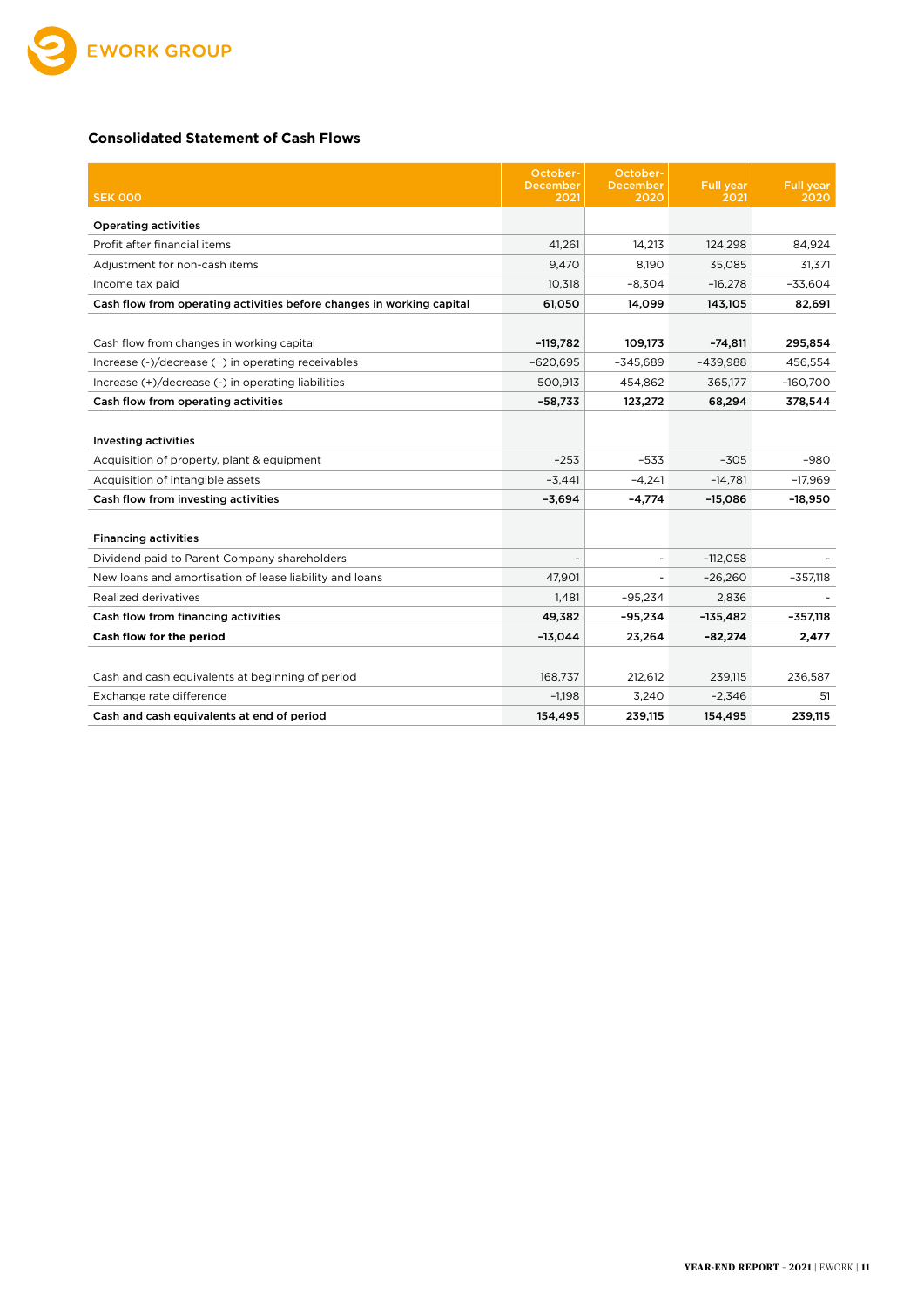

#### **Parent Company Income Statement**

|                                                                                                               | October-<br><b>December</b> | October-<br><b>December</b> | Full year    | <b>Full year</b> |
|---------------------------------------------------------------------------------------------------------------|-----------------------------|-----------------------------|--------------|------------------|
| <b>SEK 000</b>                                                                                                | 2021                        | 2020                        | 2021         | 2020             |
| <b>Operating income</b>                                                                                       |                             |                             |              |                  |
| Net sales                                                                                                     | 2,912,627                   | 2,507,786                   | 9,983,720    | 9,479,243        |
| Work performed by the company for its own use and capitalized                                                 | 3,590                       | 4.241                       | 14,781       | 17,969           |
| Other operating income                                                                                        | 6,511                       | 81                          | 26,975       | 26,004           |
| Total operating income                                                                                        | 2,922,729                   | 2,512,108                   | 10,025,475   | 9,523,216        |
|                                                                                                               |                             |                             |              |                  |
| <b>Operating costs</b>                                                                                        |                             |                             |              |                  |
| Cost of consultants on assignment                                                                             | $-2.818.776$                | $-2.432.594$                | $-9.666.670$ | $-9.178.564$     |
| Other external costs                                                                                          | $-32.786$                   | $-28,775$                   | $-115,079$   | $-128,914$       |
| Personnel costs                                                                                               | $-44.636$                   | $-39,218$                   | $-167,515$   | $-160,267$       |
| Depreciation, amortisation and impairment of property,<br>plant & equipment and intangible non-current assets | $-3,348$                    | $-2.475$                    | $-11,836$    | $-8,278$         |
| <b>Total operating costs</b>                                                                                  | $-2,899,546$                | $-2,503,062$                | $-9,961,100$ | $-9,476,023$     |
| <b>Earnings before interest and taxes</b>                                                                     | 23,182                      | 9,047                       | 64,376       | 47,193           |
|                                                                                                               |                             |                             |              |                  |
| Profit/loss from financial items                                                                              |                             |                             |              |                  |
| Dividends from participations in subsidiaries                                                                 | 27,686                      | 22,845                      | 35,020       | 22,845           |
| Other interest income and similar items                                                                       | $-1.250$                    | 255                         | 2.079        | 1.939            |
| Interest expense and similar items                                                                            | $-762$                      | $-5,077$                    | $-3,020$     | $-15,870$        |
| Profit after financial items                                                                                  | 48,856                      | 27,070                      | 98,455       | 56,107           |
|                                                                                                               |                             |                             |              |                  |
| Tax                                                                                                           | $-4.447$                    | $-899$                      | $-13,205$    | $-7,213$         |
| Profit for the period *                                                                                       | 44.410                      | 26,171                      | 85,250       | 48,894           |

\* Profit for the period is consistent with comprehensive income for the period.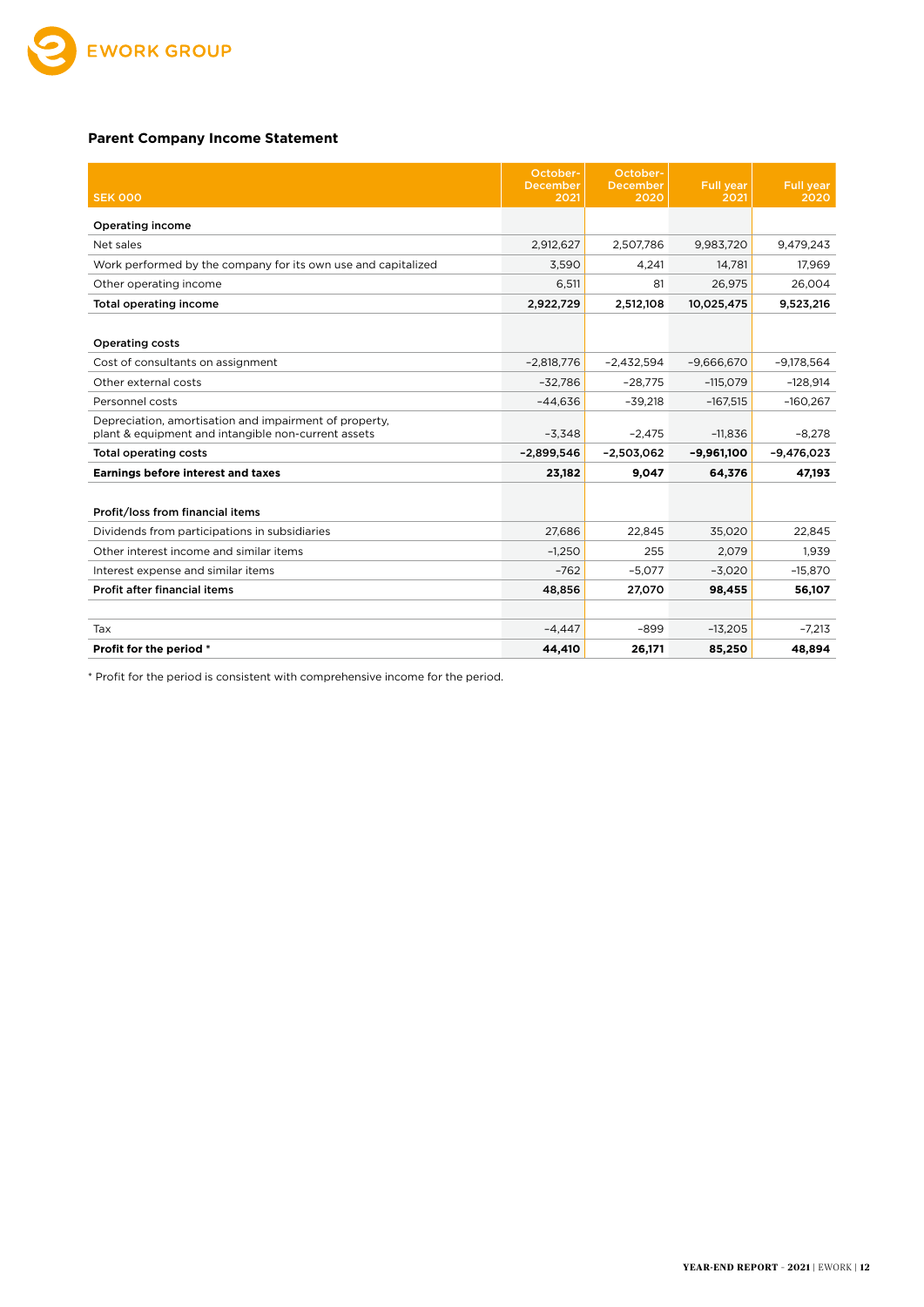

#### **Parent Company Balance Sheet**

| <b>SEK 000</b>                                               | 31 December 2021 | 31 December 2020 |
|--------------------------------------------------------------|------------------|------------------|
| <b>Assets</b>                                                |                  |                  |
| Non-current assets                                           |                  |                  |
| Intangible assets                                            | 61,595           | 57,416           |
| Property, plant and equipment                                | 1,855            | 2,629            |
| <b>Financial assets</b>                                      |                  |                  |
| Other non-current receivables                                | 38               | 94               |
| Participations in Group companies                            | 34,240           | 34,215           |
| <b>Total financial assets</b>                                | 34,278           | 34,309           |
| <b>Total non-current assets</b>                              | 97,727           | 94,354           |
| <b>Current assets</b>                                        |                  |                  |
| Accounts receivable                                          | 2,509,861        | 2,218,477        |
| Receivables from Group companies                             | 155,423          | 141,559          |
| Tax receivables                                              | 12,199           | 18,228           |
| Other receivables                                            | 76               | 64               |
| Prepaid expenses and accrued income                          | 160,407          | 197,633          |
| Cash and bank balances                                       | 41,814           | 67,074           |
| <b>Total current assets</b>                                  | 2,879,781        | 2,643,035        |
| <b>Total assets</b>                                          | 2,977,508        | 2,737,389        |
| <b>Equity and liabilities</b><br>Equity                      |                  |                  |
| <b>Restricted equity</b>                                     |                  |                  |
| Share capital (17,239,675 shares with par value of SEK 0.13) | 2,241            | 2,241            |
| Statutory reserve                                            | 6,355            | 6,355            |
| Development fund                                             | 61,560           | 57,088           |
| Total restricted equity                                      | 70,157           | 65,685           |
| Non-restricted equity                                        |                  |                  |
| Share premium reserve                                        | 9,518            | 9,518            |
| Retained earnings                                            | $-872$           | 66,764           |
| Profit for the period                                        | 85,250           | 48,894           |
| Total non-restricted equity                                  | 93,896           | 125,176          |
| <b>Total equity</b>                                          | 164,053          | 190,861          |
| <b>Current liabilities</b>                                   |                  |                  |
| Liabilities to credit institutions                           | 211,157          | 215,016          |
| Accounts payable                                             | 2,502,224        | 2,221,241        |
| Liabilities to Group companies                               | 586              | 5,260            |
| Other liabilities                                            | 26,854           | 14,613           |
| Accrued expenses and deferred income                         | 72,634           | 90,398           |
| <b>Total current liabilities</b>                             | 2,813,455        | 2,546,528        |
| <b>Total equity and liabilities</b>                          | 2,977,508        | 2,737,389        |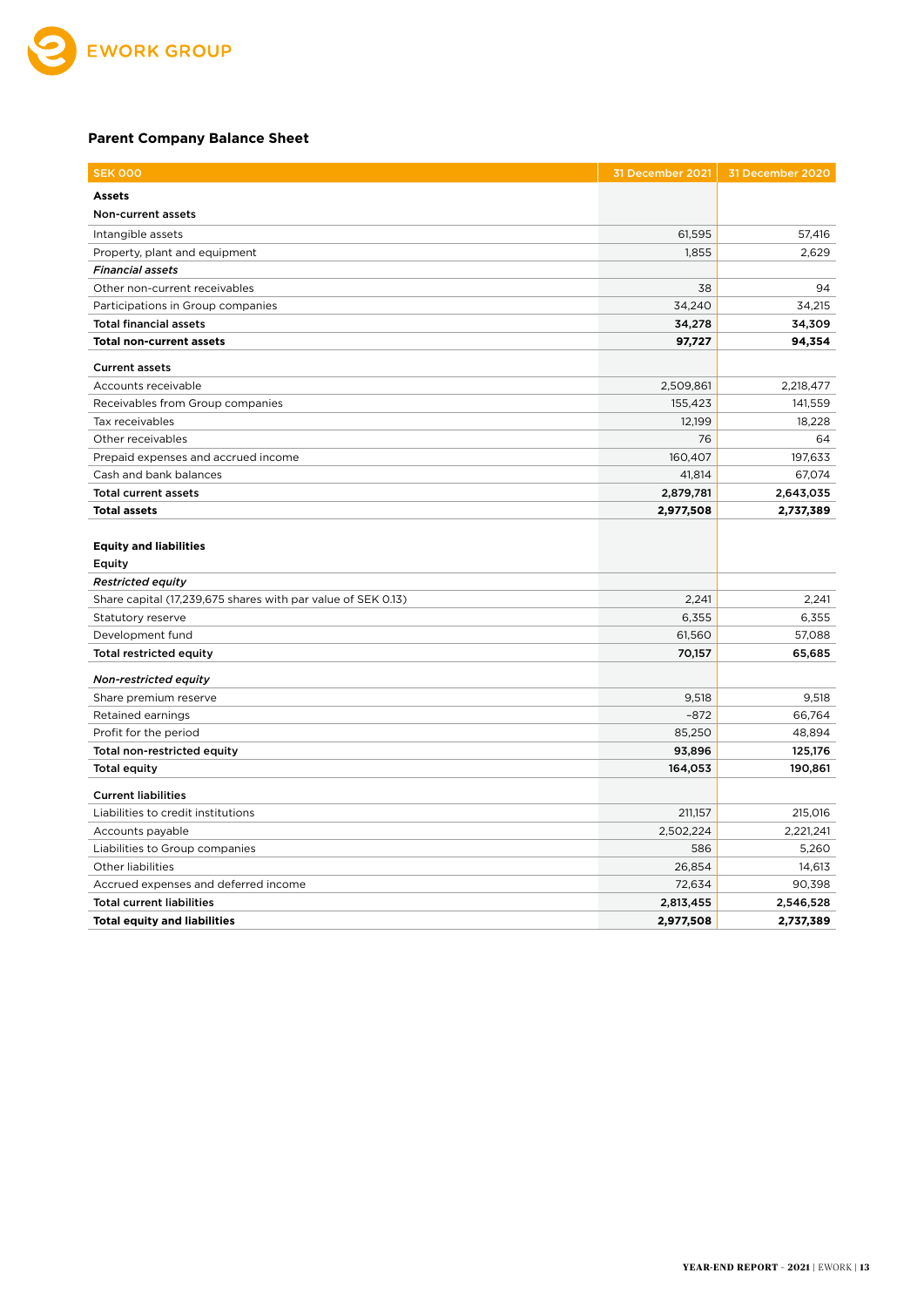

#### **ACCOUNTING POLICIES**

The Interim Report for the Group has been prepared in accordance with IAS 34 Interim Financial Reporting and appropriate provisions of the Swedish Annual Accounts Act. The Interim Report for the Parent Company has been prepared in accordance with chapter 9 of the Swedish Annual Accounts Act, on interim financial reporting.

Accounting principles and calculation methods are unchanged from those applied in the annual report for 2020, with the exception that the Group from the third quarter identifies certain derivatives as hedging instruments to hedge cash flow variability associated with highly probable transactions arising from changes in foreign exchange rates. When a derivative is identified as a cash flow hedging instrument, the effective portion of changes in the fair value of the derivative is reported and accumulated in the hedging reserve. For hedged forecast transactions, the accumulated amount in the hedging reserve is reclassified to profit or loss in the same period as the hedged expected cash flow affects profit or loss.

Because the operations in Poland are now well established, from the Interim Report for the first quarter 2021, these operations are reported as an independent operating segment. They were previously reported in the Sweden segment. The comparative figures in the Sweden segment have been reinstated accordingly.

#### **Note 1 The Group's operating segments**

**Fourth quarter 2021 compared to fourth quarter 2020**

|                                          | Sweden Oct-Dec |           | <b>Norway Oct-Dec</b> |          |         | <b>Finland Oct-Dec</b><br><b>Denmark Oct-Dec</b> |         | <b>Poland Oct-Dec</b> |          | <b>Total Oct-Dec</b> |           |           |
|------------------------------------------|----------------|-----------|-----------------------|----------|---------|--------------------------------------------------|---------|-----------------------|----------|----------------------|-----------|-----------|
| <b>SEK 000</b>                           | 2021           | 2020      | 2021                  | 2020     | 2021    | 2020                                             | 2021    | 2020                  | 2021     | 2020                 | 2021      | 2020      |
| Income from clients                      | 2,913,959      | 2.512.745 | 548.253               | 386.454  | 163.698 | 143.013                                          | 104.505 | 96.355                | 131.439  | 98.496               | 3,861,855 | 3.237.063 |
| Profit per segment                       | 37,377         | 19.668    | 14,706                | 3.625    | 2,654   | 1.408                                            | 2,726   | 2.704                 | 2,338    | 2.324                | 59,801    | 29.729    |
| Group-wide expenses                      | $-12.180$      | $-9.699$  | $-2,332$              | $-1.488$ | $-951$  | $-611$                                           | $-858$  | $-643$                | $-1.187$ | $-137$               | $-17.507$ | $-12.578$ |
| <b>EBIT</b>                              | 25,197         | 9.969     | 12.374                | 2.136    | 1.703   | 798                                              | 1,868   | 2.061                 | 1.151    | 2,186                | 42.293    | 17,149    |
| Net financial items                      |                |           |                       |          |         |                                                  |         |                       |          |                      | $-1,033$  | $-2,937$  |
| Profit/loss for the period<br>before tax |                |           |                       |          |         |                                                  |         |                       |          |                      | 41,261    | 14,213    |

#### **Full year 2021 compared to full year 2020**

|                                          | Sweden Jan-Dec |           | <b>Norway Jan-Dec</b> | Denmark Jan-Dec |          |          | <b>Finland Jan-Dec</b> |          | <b>Poland Jan-Dec</b> |         | <b>Total Jan-Dec</b> |            |
|------------------------------------------|----------------|-----------|-----------------------|-----------------|----------|----------|------------------------|----------|-----------------------|---------|----------------------|------------|
| <b>SEK 000</b>                           | 2021           | 2020      | 2021                  | 2020            | 2021     | 2020     | 2021                   | 2020     | 2021                  | 2020    | 2021                 | 2020       |
| Income from clients                      | 9.989.336      | 9.505.234 | 1,766,216             | 1.436.033       | 596.399  | 495.958  | 367.112                | 419.404  | 469.592               | 380.792 | 13,188,655           | 12,237,421 |
| Profit per segment                       | 115.916        | 96.212    | 48.461                | 28.203          | 7,071    | 2.600    | 8.409                  | 12.106   | 11.865                | 11.926  | 191.721              | 151.047    |
| Group-wide expenses                      | $-45.748$      | $-43.695$ | $-8.414$              | $-7.182$        | $-3.342$ | $-2.568$ | $-3.084$               | $-2.721$ | $-4.363$              | $-572$  | $-64.951$            | $-56.739$  |
| <b>EBIT</b>                              | 70.168         | 52,517    | 40,047                | 21.021          | 3,729    | 33       | 5,325                  | 9,385    | 7,502                 | 11.354  | 126,770              | 94,308     |
| Net financial items                      |                |           |                       |                 |          |          |                        |          |                       |         | $-2,472$             | $-9,386$   |
| Profit/loss for the period<br>before tax |                |           |                       |                 |          |          |                        |          |                       |         | 124.298              | 84,922     |

#### **Note 2 Financial instruments valued at fair value**

|                         |                                                | January-December 2021                          |                   |                                                | January-December 2020                          |                   |
|-------------------------|------------------------------------------------|------------------------------------------------|-------------------|------------------------------------------------|------------------------------------------------|-------------------|
|                         |                                                | <b>Carrying amount</b>                         | <b>Fair value</b> |                                                | <b>Carrying amount</b>                         | <b>Fair value</b> |
| <b>SEK 000</b>          | Valued at fair value<br>through profit or loss | Valued at fair value via<br>other total income | Level 2           | Valued at fair value<br>through profit or loss | Valued at fair value via<br>other total income | Level 2           |
| <b>Financial assets</b> |                                                |                                                |                   |                                                |                                                |                   |
| Currency derivatives    | $-1.420$                                       | $-754$                                         | $-2,174$          |                                                |                                                |                   |

Fair value is determined on the basis of quoted prices.

Carrying amount of accounts receivable, accrued income, cash and cash equivalents, accounts payable, current interest-bearing liabilities and other liabilities constitute a reasonable approximation of fair value.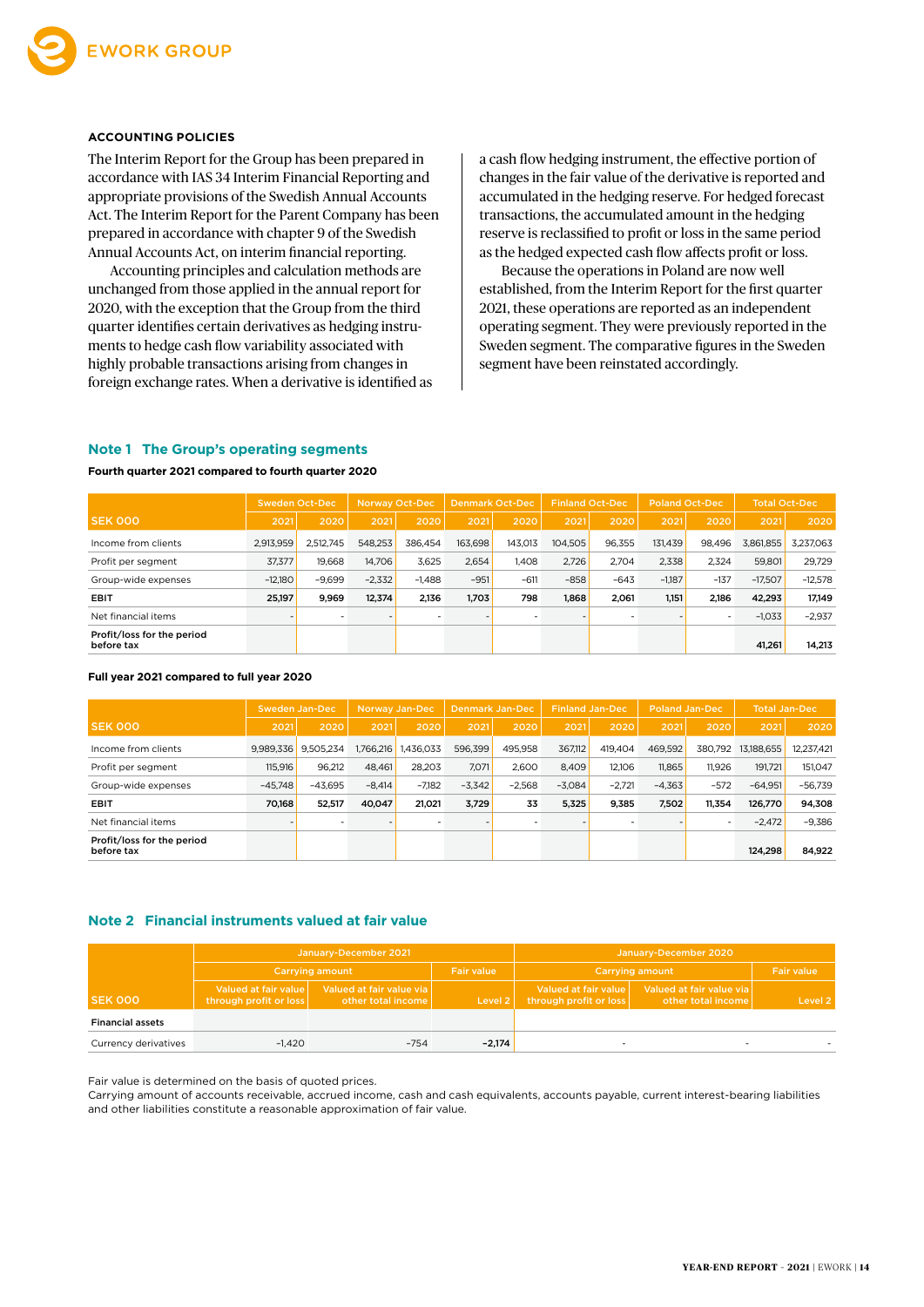#### **DEFINITIONS**

Ework Group utilises a number of financial metrics in Interim Reports and Annual Reports that are not defined according to IFRS, known as alternative performance measures, according to ESMA (the European Securities and Markets Authority) guidelines.

A number of metrics and key indicators appearing in

Interim Reports and the Annual Report are defined below. Most should be considered generally accepted, and of such nature that they could be expected to be presented in Interim Reports and the Annual Report to convey a view of the Group's results of operations, profitability and financial position.

| <b>Key indicator</b>          | <b>Definition and usage</b>                                                                                                                                                                                                                                         |
|-------------------------------|---------------------------------------------------------------------------------------------------------------------------------------------------------------------------------------------------------------------------------------------------------------------|
| Earnings per share            | Profit for the period in relation to the number of outstanding shares before dilution at period-end.<br>Defined in IAS 33.                                                                                                                                          |
| Equity/assets ratio           | Reported equity in relation to reported total assets at period-end. Metric illustrating interest rate<br>sensitivity and financial stability.                                                                                                                       |
| <b>Equity per share</b>       | Equity in relation to the number of shares outstanding before dilution at the end of the period.<br>Metric illustrating shareholders' proportion of total net assets per share.                                                                                     |
| <b>Operating margin, EBIT</b> | EBIT in relation to net sales.                                                                                                                                                                                                                                      |
| <b>Profit margin</b>          | Profit after financial items in relation to net sales.                                                                                                                                                                                                              |
| Quick ratio                   | Current assets in relation to current liabilities.                                                                                                                                                                                                                  |
| <b>Return on equity</b>       | Profit for the period in relation to average equity in the period. Return on equity is restated at an<br>annualized rate in interim reporting. A profitability metric that illustrates returns on the capital<br>shareholders invested in operations in the period. |
| Sales growth                  | Net sales for the period less net sales for the comparative period in relation to net sales for the<br>comparative period.                                                                                                                                          |

*Ework Group is a market-leading and independent consultant provider operating in northern Europe, which focuses on IT, telecom, technology, and business development. Without having consultants employed, Ework can impartially match every assignment with the right competence from the whole market. Ework was founded in Sweden in 2000, and is now active in Sweden, Denmark, Norway, Finland and Poland. The firm has framework agreements with over 170 leading corporations in most sectors, and has close to 12,000 consultants on assignment. Ework's head office is in Stockholm. Its shares are listed on Nasdaq Stockholm.*

#### **Ework Group AB (publ)**

Mäster Samuelsgatan 60 SE-111 21 Stockholm Sweden Tel: +46 (0)8 506 05500 Corporate ID no. 556587-8708

#### **Forthcoming financial reports**

Annual Report 2021 **Early April 2022** Interim Report, January-March 2022 2 May 2022 Annual General Meeting 2 May 2022 Interim Report, April-June 2022 19 July 2022 Interim Report, July-September 2022 20 October 2022

#### **Contacts for more information**

| Karin Schreil, CEO | +46 8 50 60 55 00 | mobile +46 70 794 58 83 |
|--------------------|-------------------|-------------------------|
| Klas Rewelj, CFO   | +46 8 50 60 55 00 | mobile +46 70 626 54 24 |